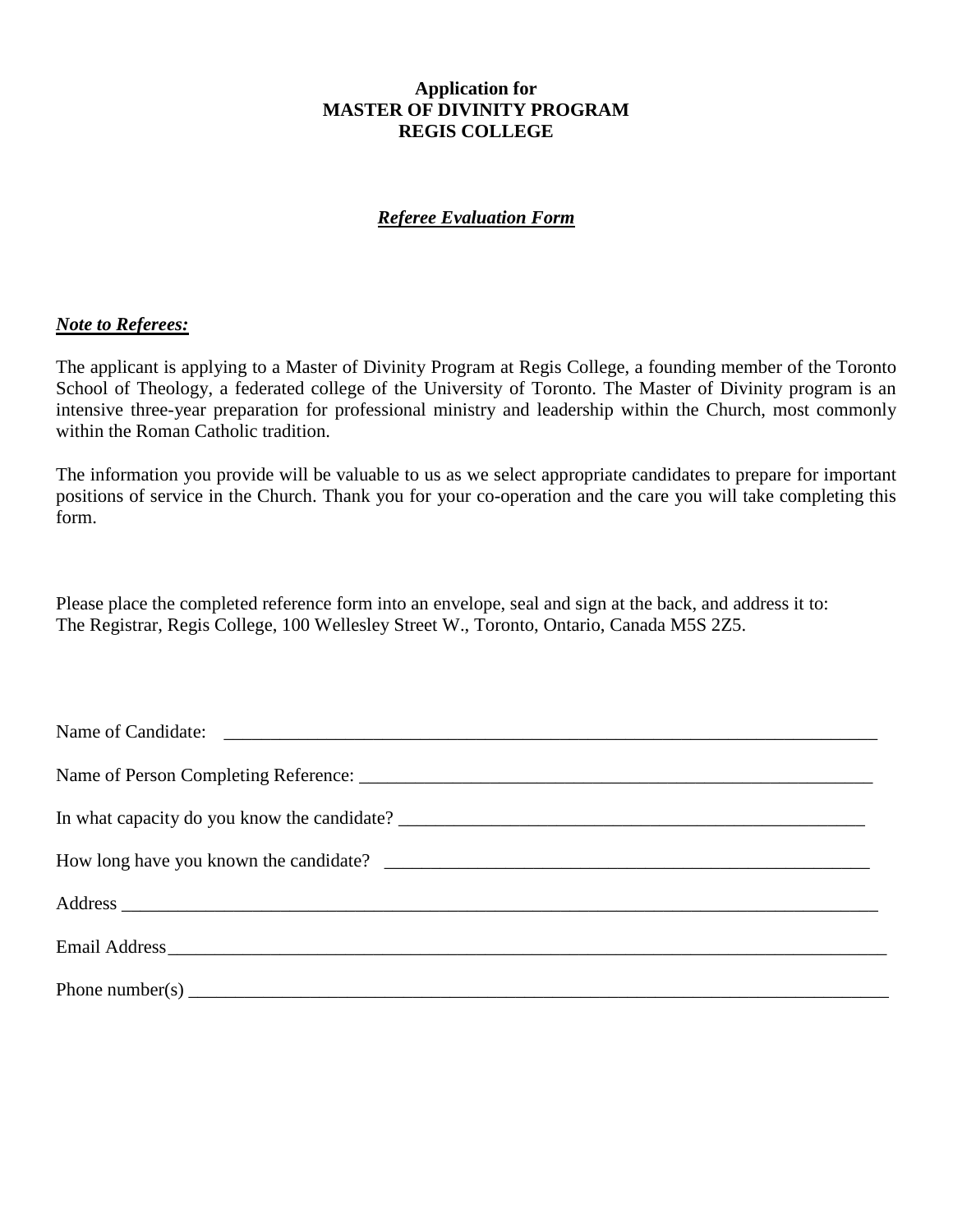Pleasee mark with "X" to describe the candidate with respect to the following skills, characteristics, aptitudes and capacities.

| $5 = an$ | $4 =$                  | $3 = some$ | $2 = show$ | $1 =$ would need to | $0 = \text{unable}$ |
|----------|------------------------|------------|------------|---------------------|---------------------|
| area     | proven                 | ability    | aptitude   | overcome            | to judge            |
|          | estabilished   ability |            |            | <i>obstacles to</i> |                     |
| strength |                        |            |            | develop in this     |                     |
|          |                        |            |            | area                |                     |

#### *Communication, Learning*

| Communication, Learning            |  |  |  |  |  |  |  |  |
|------------------------------------|--|--|--|--|--|--|--|--|
| academic ability                   |  |  |  |  |  |  |  |  |
| offers constructive feedback       |  |  |  |  |  |  |  |  |
| writing skills                     |  |  |  |  |  |  |  |  |
| speaks well in public              |  |  |  |  |  |  |  |  |
| able to solve problems             |  |  |  |  |  |  |  |  |
| listening skills                   |  |  |  |  |  |  |  |  |
| able to revise a position          |  |  |  |  |  |  |  |  |
| Faith                              |  |  |  |  |  |  |  |  |
| faith is a part of daily life      |  |  |  |  |  |  |  |  |
| prayerful                          |  |  |  |  |  |  |  |  |
| appreciates the gifts of<br>others |  |  |  |  |  |  |  |  |
| concerned about injustice          |  |  |  |  |  |  |  |  |
| accepts limitations of others      |  |  |  |  |  |  |  |  |
| Social, Pastoral                   |  |  |  |  |  |  |  |  |
| takes initiative                   |  |  |  |  |  |  |  |  |
| empathetic to others               |  |  |  |  |  |  |  |  |
| relates well to other cultures     |  |  |  |  |  |  |  |  |
| able to receive criticism          |  |  |  |  |  |  |  |  |
| adapts well to change              |  |  |  |  |  |  |  |  |
| works well in team setting         |  |  |  |  |  |  |  |  |
| has a sense of humour              |  |  |  |  |  |  |  |  |
| sets realistic goals               |  |  |  |  |  |  |  |  |
| manages conflict well              |  |  |  |  |  |  |  |  |
| able to keep a confidence          |  |  |  |  |  |  |  |  |
| responsible                        |  |  |  |  |  |  |  |  |
| seeks the advice of others         |  |  |  |  |  |  |  |  |

# **Please respond to questions 1- 6 on a separate sheet of paper, with short comments.**

- 1. How do you experience the candidate as a person of faith?
- 2. How would you describe the candidate's attitude toward the Church?
- 3. How does the candidate respond to interpersonal and group conflict?

4. How would you describe the candidate's ability to maintain professional boundaries? Does the candidate have mature peer friendships with men and women?